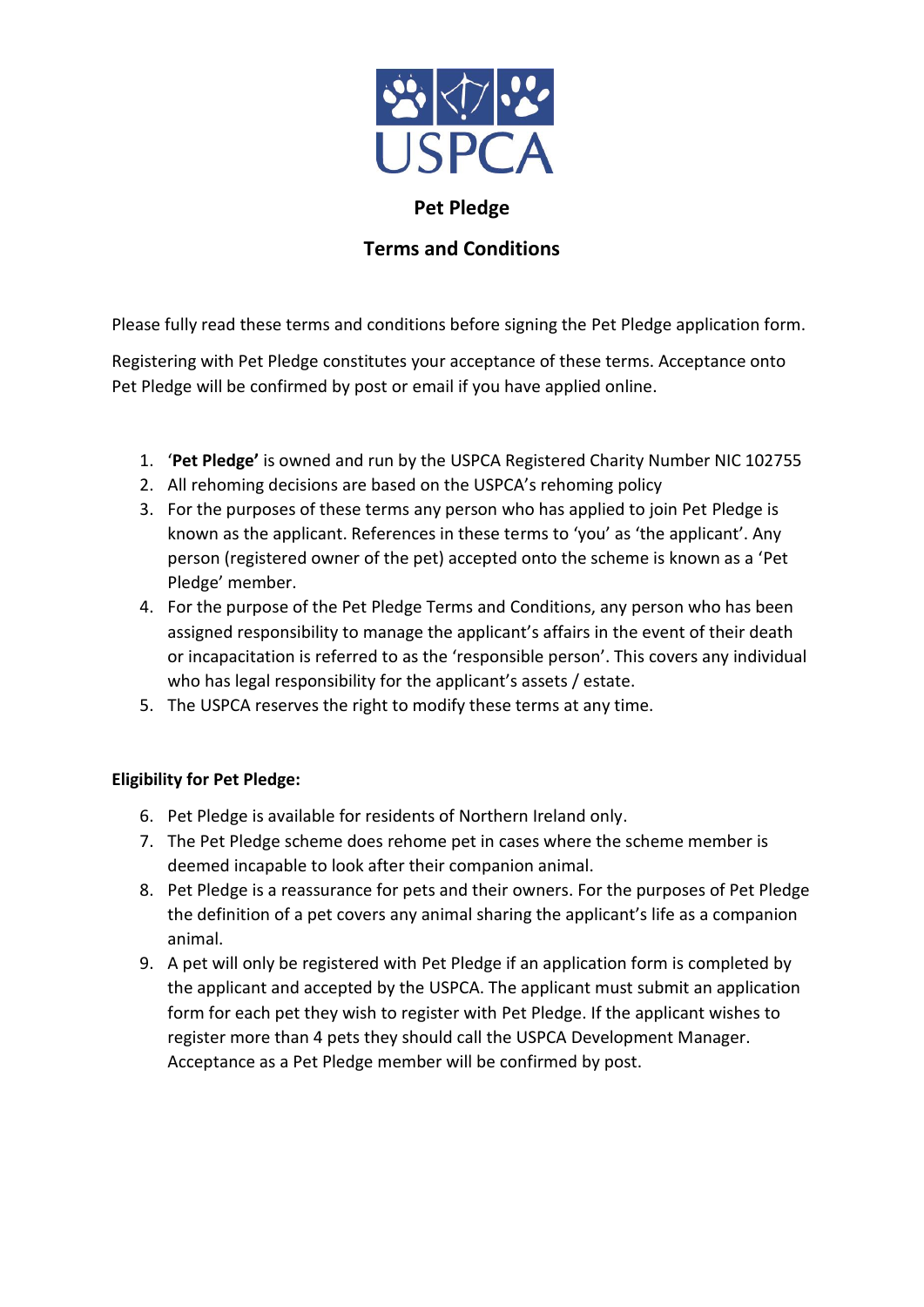### **Rehoming:**

- 10. By registering with Pet Pledge. The Pet Pledge member gives permission for the USPCA to take full responsibility of their pet. Pet(s) will be rehomed through the USPCA Rehoming Service.
- 11. The Responsible Person and the USPCA should work together to make arrangements for the interim care and collection of the pet. While every effort will be made to ensure minimal waiting time, we ask that the Pet Pledge member considers making arrangements with the responsible person to look after the pets whilst preparations are being made to bring the pet into the USPCA care.
- 12. If there is any equipment to be used for the welfare of the pet at the time of the admission to the USPCA, these should be included in the Will or noted in the documentation and passed over for the care of the pet. For e.g. A dog bed, collar, lead, toys.

#### **Rehoming a Pet Pledge animal:**

- 13. The pet's health, behaviour and welfare will be assessed on arrival by the USPCA veterinary team.
- 14. No pet will be rehomed without reasonable steps to make sure they will have a good quality of life. Once the right match is found for a pet in our care, a home visit will be carried out by the rehoming officer.
- 15. While every effort is made to accommodate Pet Pledge Members' requests, there may be some instances where this is not possible, where the request to rehome pets together is preventing them from being placed in a new home which could subsequently impact health or quality of life of one or both pets.
- 16. Pet Pledge is a rehoming scheme and the USPCA cannot accept requests for indefinite care of a pet by the USPCA.
- 17. Under the Pet for plan promise, the USPCA will do everything possible to rehome a pet providing they are rehomeable and coping well.
- 18. Where there are concerns about a pet's rehomeability, an initial assessment would be required at the point of application.
- 19. Any pets with terminal illness and long-term conditions will be taken in and rehomed, providing the conditions are manageable with treatment and will be subject to veterinary advice.
- 20. Pets with a minor disease transmissible to humans or other animals may still be rehomed to any home where it does not place others at risk and only on veterinary advice. In general, this means that pets with an infectious disease can only be rehomed to a single animal household.